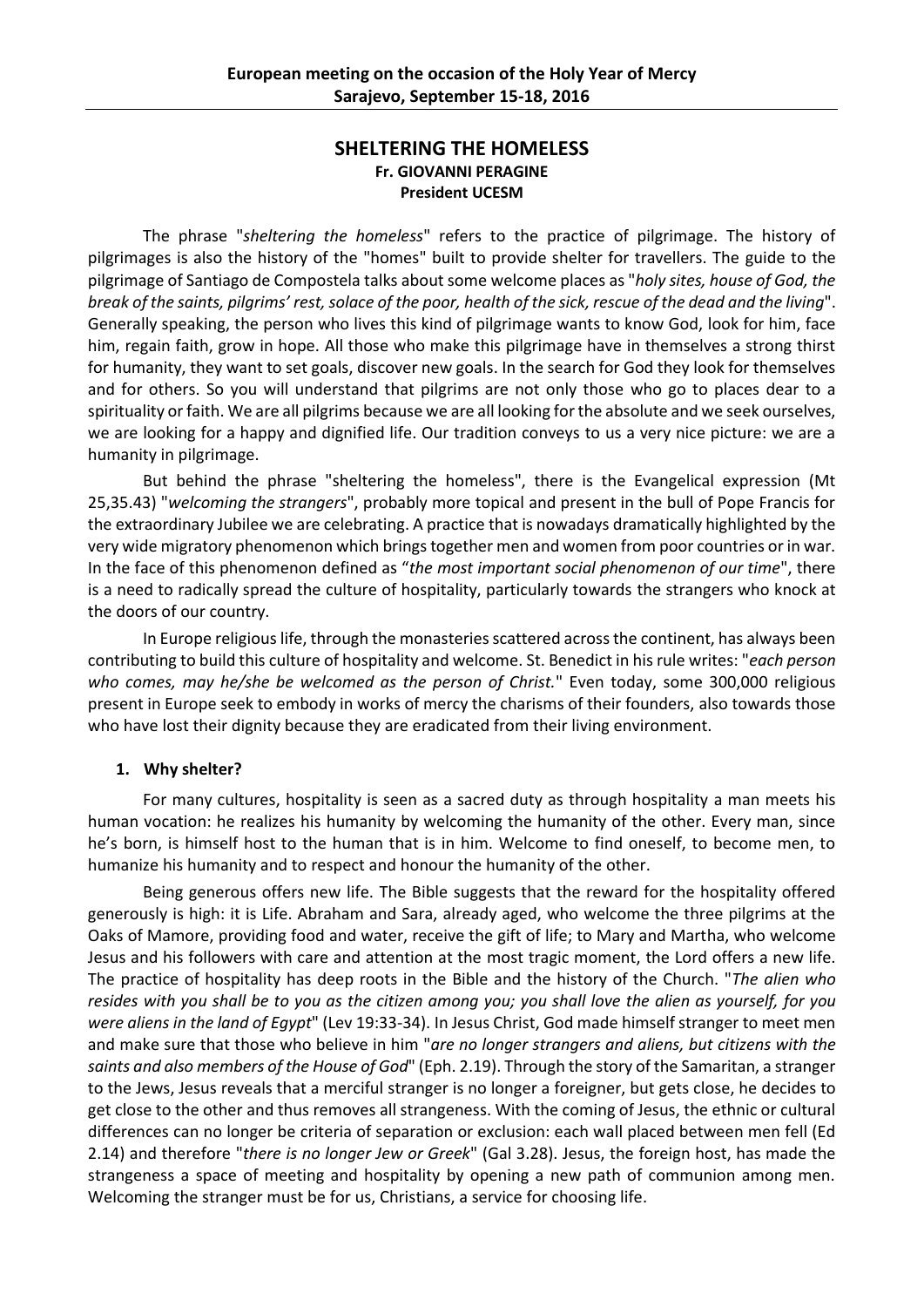#### **2. How shelter?**

I state four attitudes:

#### **a.** *Welcome*

The work of mercy invites the faithful to find accommodation for the pilgrims. Accommodation, better known as the 'House', is the sign of the dignity of a person and his family. It is the sign of resting on the way, of conviviality, relationships, peace. Accommodate then is not only offer a room, but is synonymous of 'welcome', 'integrate '.

Give shelter is not give a piece of land, but it is give a place to share together. It is not simply give a home, but it is above all feel at home. It is a commitment to relationship, rather than a transfer of ownership. Open one's house to the other, in the sense of making oneself home to the other, the home where the other is welcomed. The poor, the stranger, whose humanity is humiliated by the burden of shortages and deprivations, rejection and abandonment, startsto be welcomed when I start to feel mine his humiliation, mine his shame, when I start to feel my own mortification the mortification of his humanity. Then, without unnecessary guilt and hypocritical good feelings, the relationship of hospitality which leads me to do everything I can for the other can start. In this regard, it is clear that hospitality humanizes above all the one who exercises it. The person who has not lived pity for the harmed humanity of the other has not started yet to be a real person.

#### *b. Relation*

The welcome is a commitment to relation. The person responding to it is not just one more person to help, but rather a face to discover, to contemplate, to watch, to respect. Yet, it is necessary that the one who welcomes frees his face from any residue of prejudice, of bullying, of superiority, of arrogance, of sufficiency. You only need a merciful heart capable of listening to communicate something of ourselves to the other, capable of meeting a person and not only a need. The Pope talks a lot of *tenderness*, to connect people with the heart and not only by services, "*to give a plate of pasta*" but "*with the napkin underneath*". There is no mercy if there is no gathering of faces and the path of friendship is able to build bridges of encounter. Reciprocity in relationship allows us to pass from the other as "category" (defined on the basis of religious, ethnic, cultural etc. belonging) to the other as "you as a person" (with a biography, a personal history, a burden of sufferings and a present full of fear). Without this knowledge, which is particularly necessary and difficult with respect to strangers, no real hospitality can occur.

#### *c. Integration*

Besides the problem of hospitality, there is a need to consider a scheme of integration that should focus above all on the cultural and social sides. Unfortunately, the situation of immigrants in many European countries still shows an obvious inability for integration. Unfortunately, the story today tells us about routes which have led to forms of extremism and intolerance. It is certainly not easy to find a solution, particularly to the "*fear of difference*". Difference inspires fear and destabilizes the *status quo*. Welcome then can mean anything or nothing, but in practice it means above all to give the opportunity to participate in the professional and social life of the host country, comply with the culture and traditions of the place, but also enrich this country by sharing the rich history of the own place of origin. However, it becomes possible if these fundamental values which constitute the Western democracies are accepted: freedom of religion, secularism of the State, respect of the dignity of women etc.

## *d. Proclamation*

The Pope recalls that "*mercy is neither 'angelism' nor pure sentimentality. It is in relation to this that the authenticity of our being disciples of Jesus, our credibility as Christians in the world today is to be seen*". Indeed "*the Church's very credibility is seen in how she shows merciful and compassionate love*" (MV 10). In the work of mercy, which according to the Evangelical saying is made to Christ himself, "*you did it to me*", is implemented the proclamation of the Gospel that must go with the gesture of hospitality. In addition, even if we respect the freedom of conscience and of religion of the immigrants arriving, it is fair to bear witness to one's faith and to suggest a new route of life, of hope, through a clear and serene